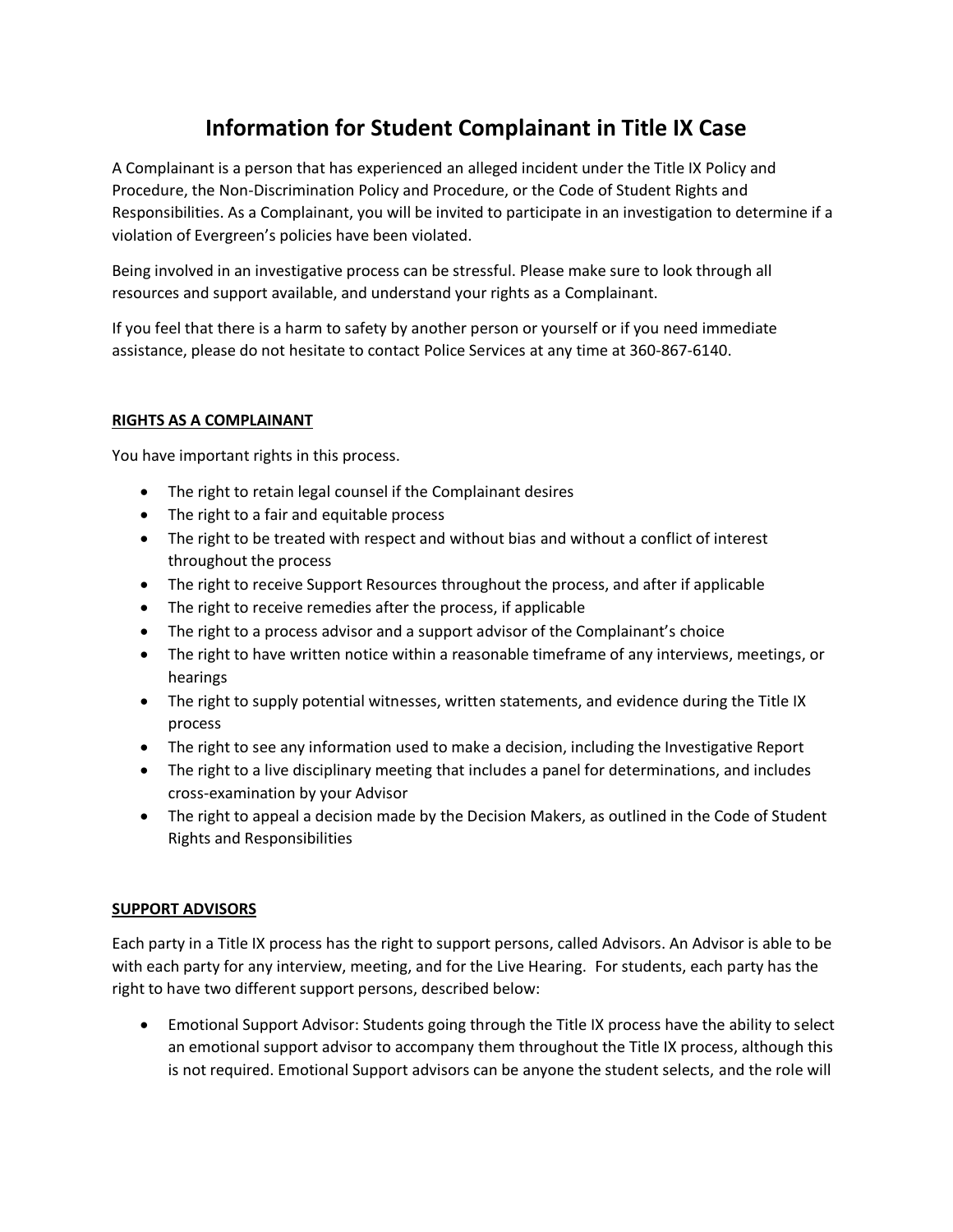be to provide emotional support. Emotional Support advisors will not speak for the party and will not disrupt any process.

 Advisor: This individual may be an attorney, or any other person that the student selects. This advisor can attend any meetings, interviews, and must attend the Live Hearing with the student. The main role of the advisor is to provide support throughout the process, and will serve to cross-examine other parties during the Live Hearing. Advisors otherwise will not speak for the party nor disrupt any process.

**If you do not have an Advisor, you will need one for the Live Hearing. Please contact the Title IX Office a[t titleixcoordinator@evergreen.edu](mailto:titleixcoordinator@evergreen.edu) if you would like an Advisor assigned to you. Note this assigned Advisor will NOT be an attorney, and will be a person from the Evergreen community.**

Any person can serve as an Advisor for each party. If a party selects an attorney as their Advisor, this party must let the Title IX Coordinator know at least 5 days prior to the initial interview and/or the Live Hearing. For more information on the role of an Advisor, please contact the Title IX Coordinator at titleixcoordinater@evergreen.edu.

#### **SUPPORT RESOURCES**

Evergreen will work with any Complainant to provide support resources to address academic, mental, physical, and emotional needs. Reasonable adjustments and resources are coordinated through the Title IX Coordinator. Any request for support resources can be requested at [titleixcoordinator@evergreen.edu](mailto:titleixcoordinator@evergreen.edu). Support resources are specific based on each individual's needs, and may include, but are not limited to, the following:

- Reasonable academic adjustments including deadline extensions and assignment adjustments
- Referrals to study assistance
- Referrals to Student Wellness Services for emotional support and assistance
- Short term housing changes or on-campus residential changes
- Ability to ask questions and receive prompt answers on the Title IX process
- Modification of work schedule or class schedule as able and applicable
- Safety escorts or additional measures as reasonably able

Additional Evergreen offices are available to you during this process, including the following:

- Student Wellness Services Counseling and Health
	- o Seminar Building 1, 2100
	- o [studentwellnessservices@evergreen.edu](mailto:studentwellnessservices@evergreen.edu)
	- o 360-867-6200
- Chaplain in Student Activities
	- o CAB
	- o bennettm@evergreen.edu
- Police Services
	- o Seminar Building 1, 2150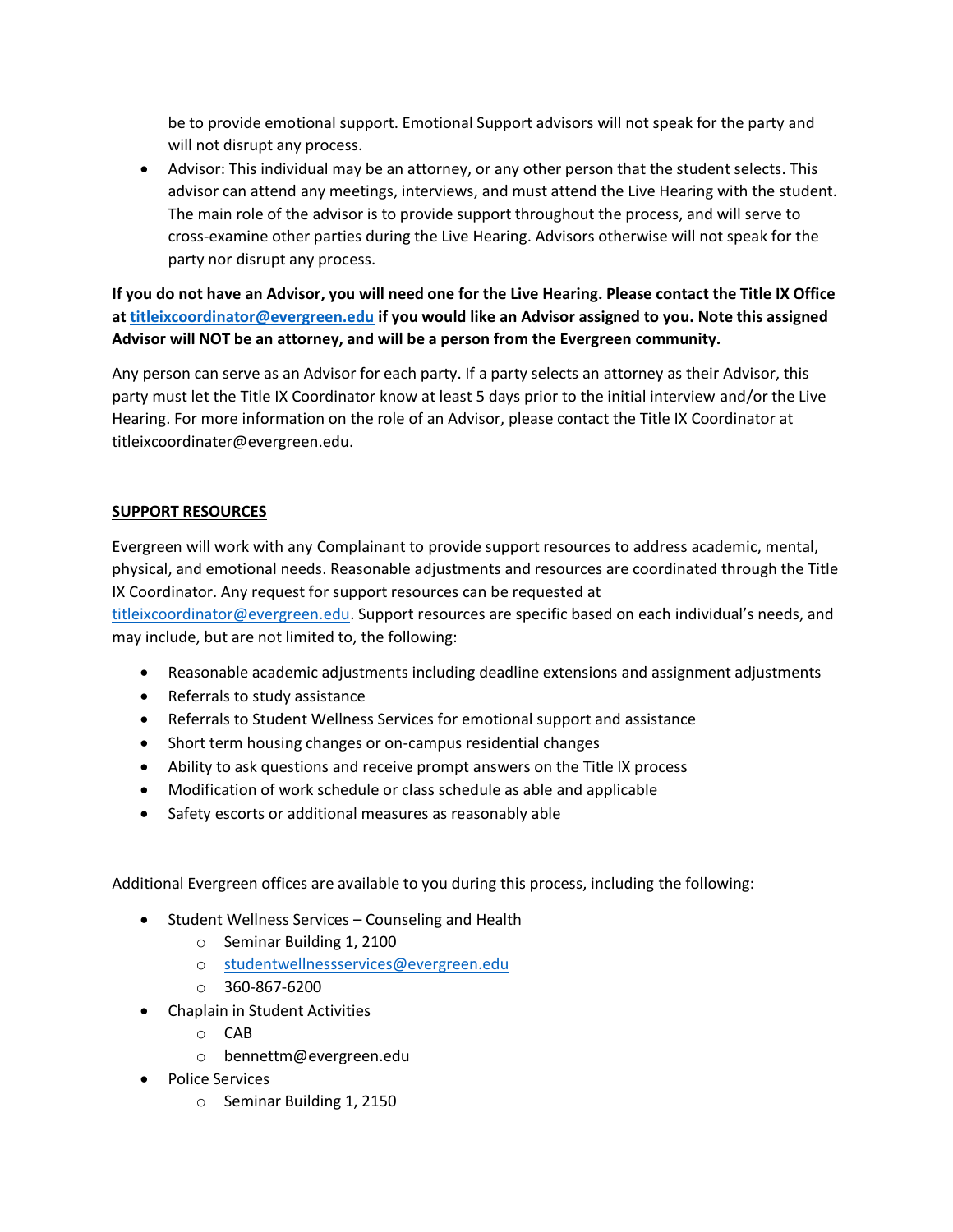- o [policeservices@evergreen.edu](mailto:policeservices@evergreen.edu)
- $O$  360-867-6832
- Title IX Office
	- o Library Building 3216
	- o [titleixcoordinator@evergreen.edu](mailto:titleixcoordinator@evergreen.edu)
	- $O$  360-867-5240
- Academic Advising
	- o Library Building 2153
	- o [advising@evergreen.edu](mailto:advising@evergreen.edu)
	- o 360-867-5343

# **WHAT TO EXPECT DURING THE EVERGREEN PROCESS**

You will be informed each step of the way regarding the process and your expectations. Generally, the following process will be followed:

- 1. You will receive a Notice of Investigation from the Title IX Coordinator, which outlines the allegations, the applicable policy/code statements, and all information applicable to the complaint. It will be the same Notice of Investigation that the Respondent will receive.
- 2. The Notice of Investigation will include information on who will be investigating the complaint, and information on the Respondent's first interview with the investigator(s).
- 3. You will receive a Notice of Investigation that outlines your information on the first interview with the investigator(s) within a day of the initial Notice of Investigation.
- 4. During your first interview, you will be able to share your perspective on the alleged incidents, and share any information you would like. Interviews are recorded for the purpose of the Investigator.
	- a. Note that during your interview, you are not permitted to record the interview.
	- b. Breaks are permitted during the interview upon request.
	- c. You will have the opportunity to submit any evidence you would like during this time. Evidence may include, but is not limited to: text messages; screenshots of messages or posts; emails; health documents; telephone records; photos; etc.
- 5. The Investigator will interview all parties, including any witnesses provided by the Complainant and the Respondent.
- 6. After interviews, the Investigator will compile an Investigative Report. You will be able to read the Investigative Report, and will have time to respond to this Investigative Report.
- 7. The Investigative Report with all applicable evidence will be available to be reviewed by all parties.
	- a. Each party will have 10 days to respond to the Investigative Report in writing. Each party will receive notification of how to respond in writing, and the deadline of submitting this.
- 8. The Final Investigative Report will be sent to you by the Title IX Coordinator. This Final Investigative Report will be used in the Live Hearing.
	- a. Live Hearings are a time in which all parties will go in front of a panel, and will include Cross-Examination by advisors to the other party.